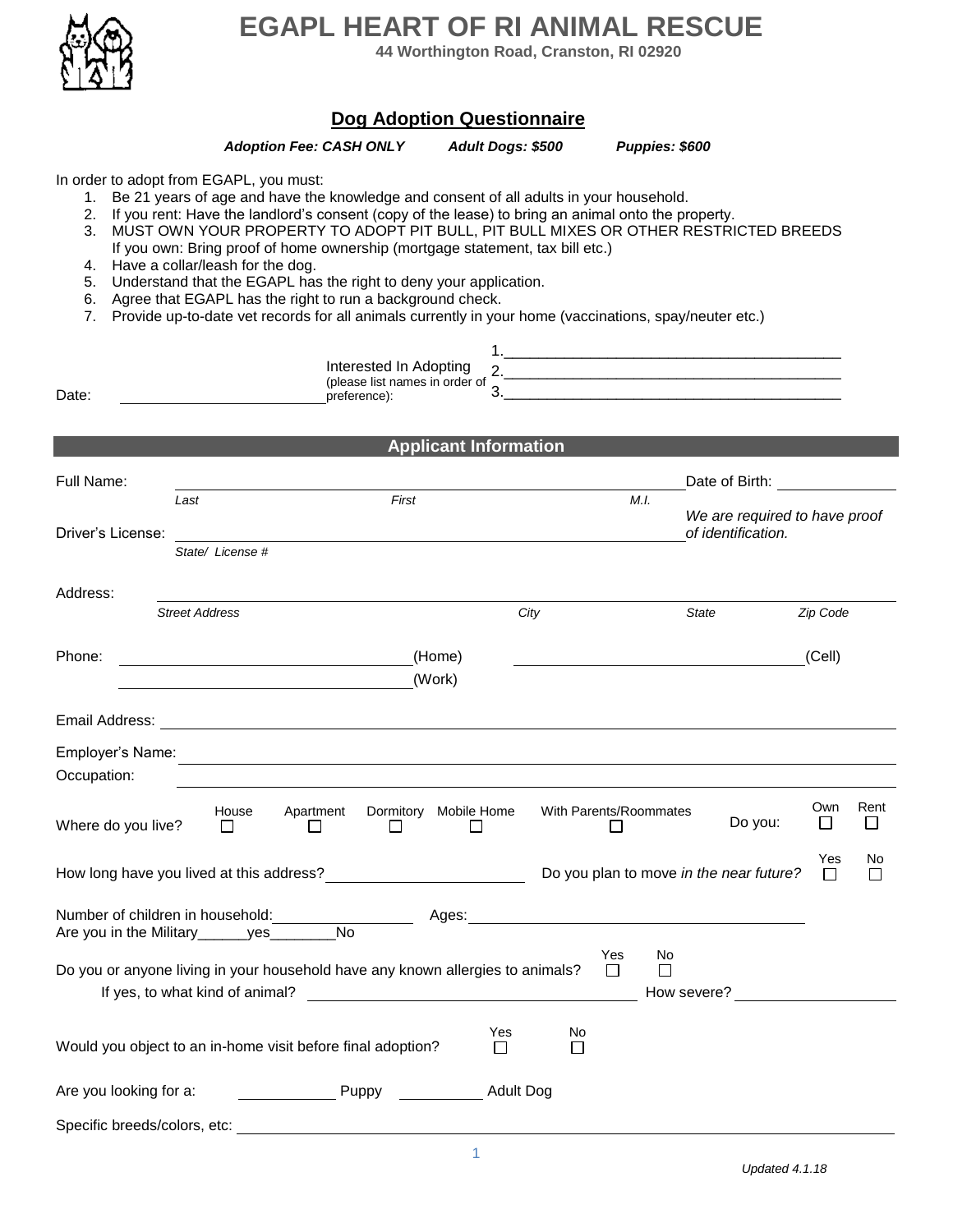| Animal characteristics most important to you:<br>Good with all dogs Good with children                                                                                                                                                                                              |                             | Energetic                     |                       |
|-------------------------------------------------------------------------------------------------------------------------------------------------------------------------------------------------------------------------------------------------------------------------------------|-----------------------------|-------------------------------|-----------------------|
| Good with some dogs                                                                                                                                                                                                                                                                 | Size (small, medium, large) | Mellow                        |                       |
| Good with cats                                                                                                                                                                                                                                                                      | Housebroken                 |                               | Other:                |
| Why are you interested in adopting a companion animal? (Check all that apply.)                                                                                                                                                                                                      |                             |                               |                       |
|                                                                                                                                                                                                                                                                                     |                             |                               | <b>For Protection</b> |
|                                                                                                                                                                                                                                                                                     |                             |                               |                       |
| Please list all your companion animals, past and present.<br>Give as much information as possible about each one, starting with your present animals. (Name, Age, Male/Female,<br>Neutered/Spayed, Current on Vaccinations, Surgical Alterations (i.e. tail docking, ear cropping)) |                             |                               |                       |
|                                                                                                                                                                                                                                                                                     |                             |                               |                       |
|                                                                                                                                                                                                                                                                                     |                             |                               |                       |
|                                                                                                                                                                                                                                                                                     |                             |                               |                       |
| How do you plan to introduce your dog to other animals and/or people in the household?                                                                                                                                                                                              |                             |                               |                       |
| Are you prepared to spend several weeks, or perhaps months, waiting for your new dog to adjust to their new environment or                                                                                                                                                          |                             |                               |                       |
| for you to adjust to this animal?                                                                                                                                                                                                                                                   |                             |                               |                       |
| Tell us about the lifestyle you plan for your dog:                                                                                                                                                                                                                                  |                             |                               |                       |
|                                                                                                                                                                                                                                                                                     |                             |                               |                       |
|                                                                                                                                                                                                                                                                                     |                             |                               |                       |
|                                                                                                                                                                                                                                                                                     |                             |                               |                       |
|                                                                                                                                                                                                                                                                                     |                             |                               |                       |
| Please List Work/School hours                                                                                                                                                                                                                                                       |                             |                               |                       |
| Do you have any of the following for your dog?                                                                                                                                                                                                                                      |                             |                               |                       |
| Completely fenced in back yard?                                                                                                                                                                                                                                                     |                             | If so, how high is the fence? |                       |
| Dog house?                                                                                                                                                                                                                                                                          | Training crate?             |                               | Outside Run?          |
| Basement?                                                                                                                                                                                                                                                                           | Garage?                     | Other:                        |                       |
| What brand of food will you feed your dog?                                                                                                                                                                                                                                          |                             |                               |                       |
| What are your beliefs regarding spaying/neutering?                                                                                                                                                                                                                                  |                             |                               |                       |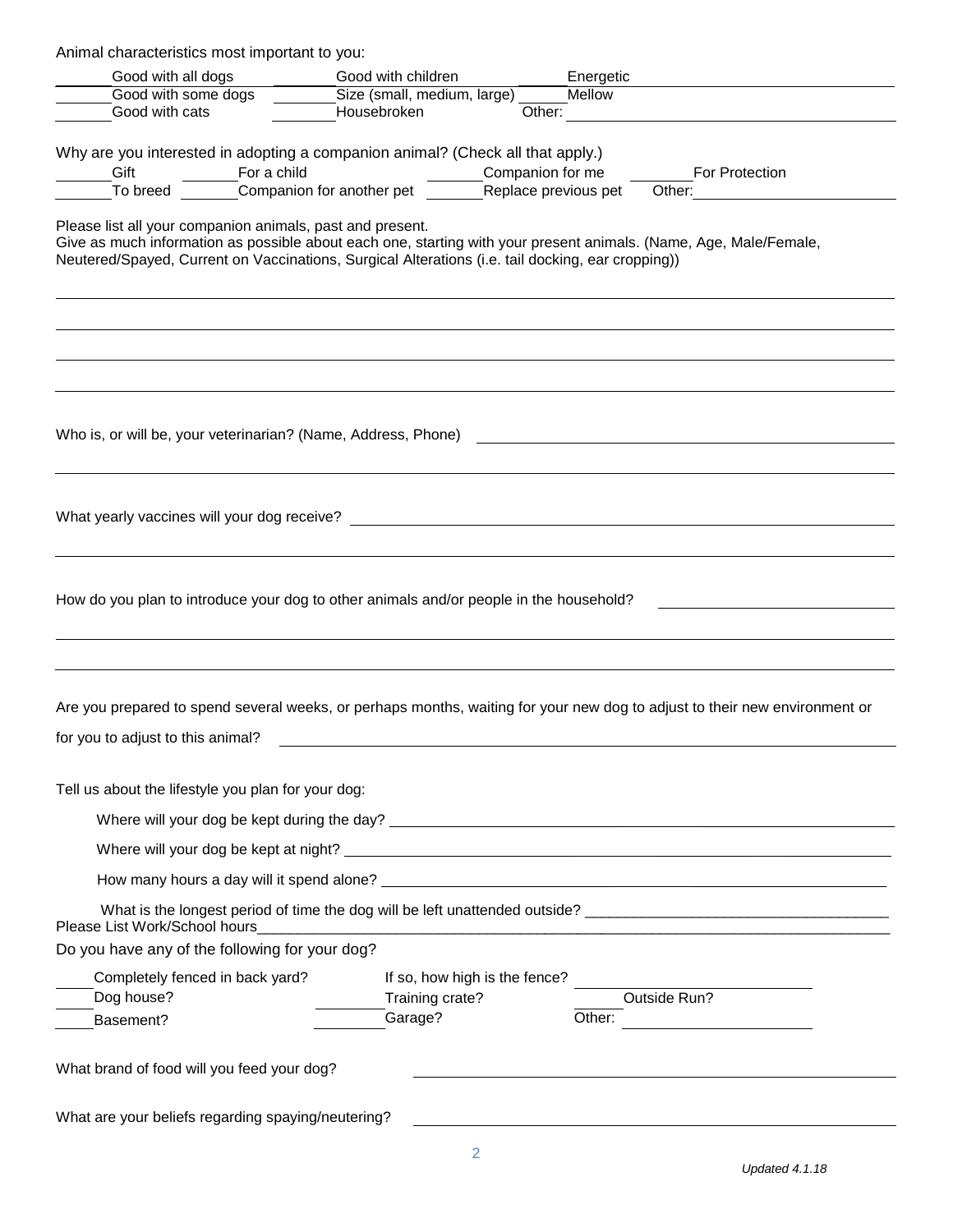| Who will primarily be responsible for feeding/caring for your new dog?                                                                                                                                                                                                                                                                                             |               |         |                                 | <u> 1989 - Johann John Stein, markin fyrstu og fyrstu og fyrir og fyrir og fyrir og fyrir og fyrir og fyrir og f</u> |                                              |                                          |
|--------------------------------------------------------------------------------------------------------------------------------------------------------------------------------------------------------------------------------------------------------------------------------------------------------------------------------------------------------------------|---------------|---------|---------------------------------|----------------------------------------------------------------------------------------------------------------------|----------------------------------------------|------------------------------------------|
| Yes<br>No<br>Do you travel a great deal?<br>$\Box$<br><b>I</b><br>If yes, how do you intend to provide for the dog while you are gone?                                                                                                                                                                                                                             |               |         |                                 | <u> 1989 - John Stein, Amerikaansk politiker (</u>                                                                   |                                              |                                          |
| Have you adopted an animal from us before?                                                                                                                                                                                                                                                                                                                         | Yes<br>$\Box$ | No<br>□ |                                 | If yes, which one?                                                                                                   |                                              |                                          |
| Have you ever surrendered an animal to a shelter?<br>If yes, what were the circumstances?                                                                                                                                                                                                                                                                          | Yes<br>$\Box$ | No<br>П |                                 |                                                                                                                      |                                              |                                          |
| Which, if any, of the following behaviors/situations present a problem for you? How would you handle them?                                                                                                                                                                                                                                                         |               |         |                                 |                                                                                                                      |                                              |                                          |
|                                                                                                                                                                                                                                                                                                                                                                    |               |         |                                 |                                                                                                                      |                                              |                                          |
|                                                                                                                                                                                                                                                                                                                                                                    |               |         |                                 |                                                                                                                      |                                              |                                          |
| Medical expenses (emergencies, medical condition)? ______________________________<br>If costs \$800-\$1,000 to keep a dog for a year. Can you afford this?<br>Since many shelters have unknown medical backgrounds, are you prepared to provide and pay for<br>any necessary medical treatment?                                                                    |               |         |                                 |                                                                                                                      | Yes<br>$\blacksquare$<br>Yes<br>$\mathsf{I}$ | No<br>$\mathbf{I}$<br>No<br>$\mathsf{L}$ |
| Under Rhode Island state law, the adoption of a puppy requires neutering.<br>If your dog/puppy is not spayed/neutered at adoption and you do not fulfill this requirement by the due date on the<br>adoption agreement, the dog/puppy must be returned to us.<br>Have you read and understood the above statement regarding your spaying/neutering responsibility? |               |         |                                 |                                                                                                                      | Yes<br>$\Box$                                | No<br>П                                  |
| Do you agree to not dock your dog's tails or ears?<br>Would you object to follow-up phone calls?                                                                                                                                                                                                                                                                   |               |         | Yes<br>$\perp$<br>Yes<br>$\Box$ | No<br>$\Box$<br>No<br>$\Box$                                                                                         |                                              |                                          |

3